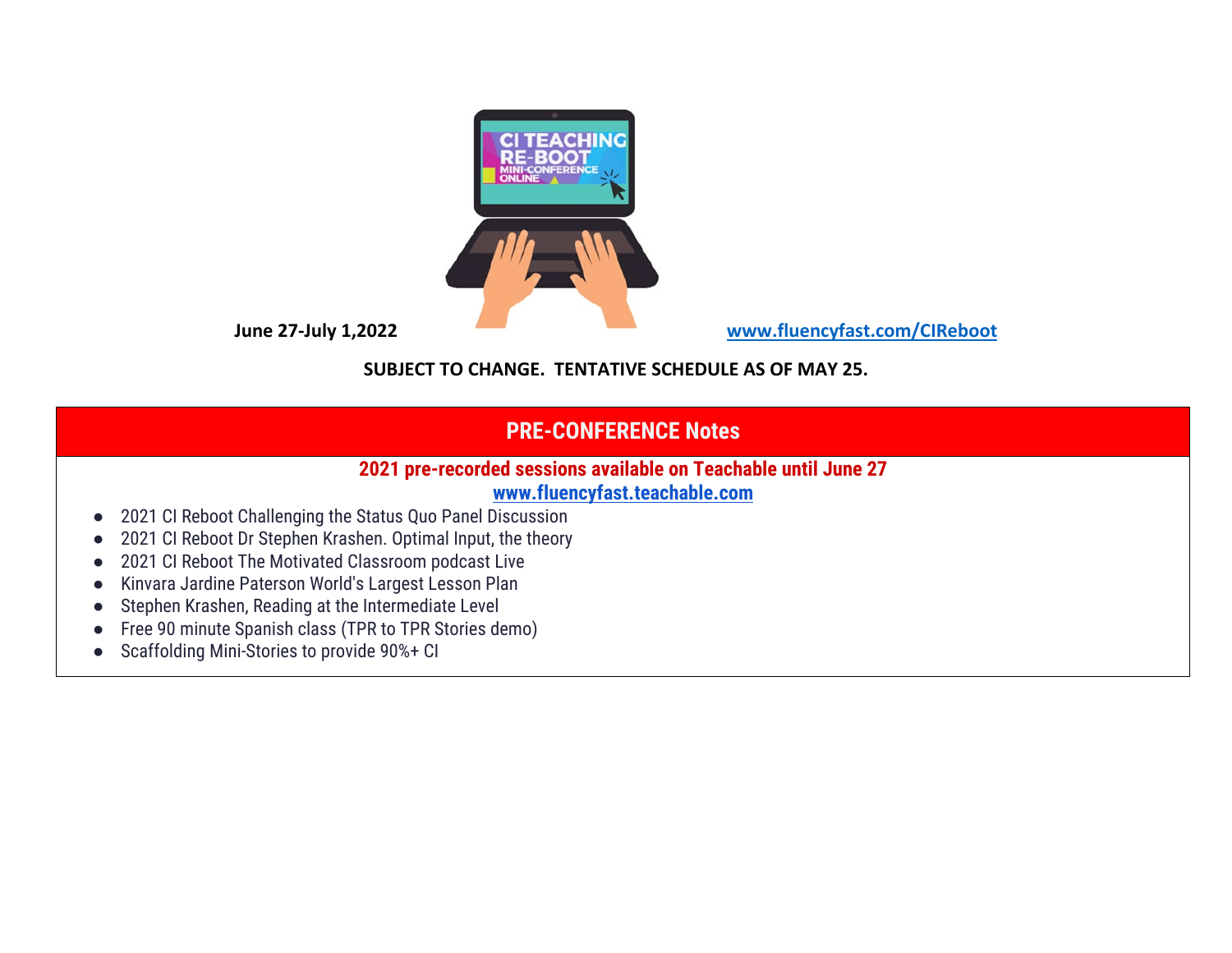#### **2022 On-demand recorded Sprint sessions**

#### ● **How to create a text story, Karen Rowan**

Texting stories are an easy, free, compelling way to pre-teach vocabulary in a high interest conversational text story that is revealed line by line and can even be deleted and rewritten. Make your own first text story in less than 15 minutes.

#### ● **What is a Reading Walk? Karen Rowan**

Using quotes and character descriptions from a CI novel, build a reusable reading walk or print one from a teacher's guide. Students write the corresponding character name while referring to the printed reading walk on the wall.

#### • Using audiobooks to rest your voice while they act it out, read it simultaneously or draw it - Karen Rowan

Audio recordings may be the most underused resource we have. They offer multiple ways for a teachers to rest their voices while also providing comprehensible input. Teachers will come away with three easy ways to use audiobooks.

## **Sunday-evening Social, The Wonder Room**

## **What can I expect??**

- Join us @3pm Pacific / 4pm Mountain / 5pm Central / 6pm Eastern time in The Wonder Room (from a computer, not a phone or tablet)
- **● Joining us from outside the US? Brief instructional video will be uploaded to your Teachable account**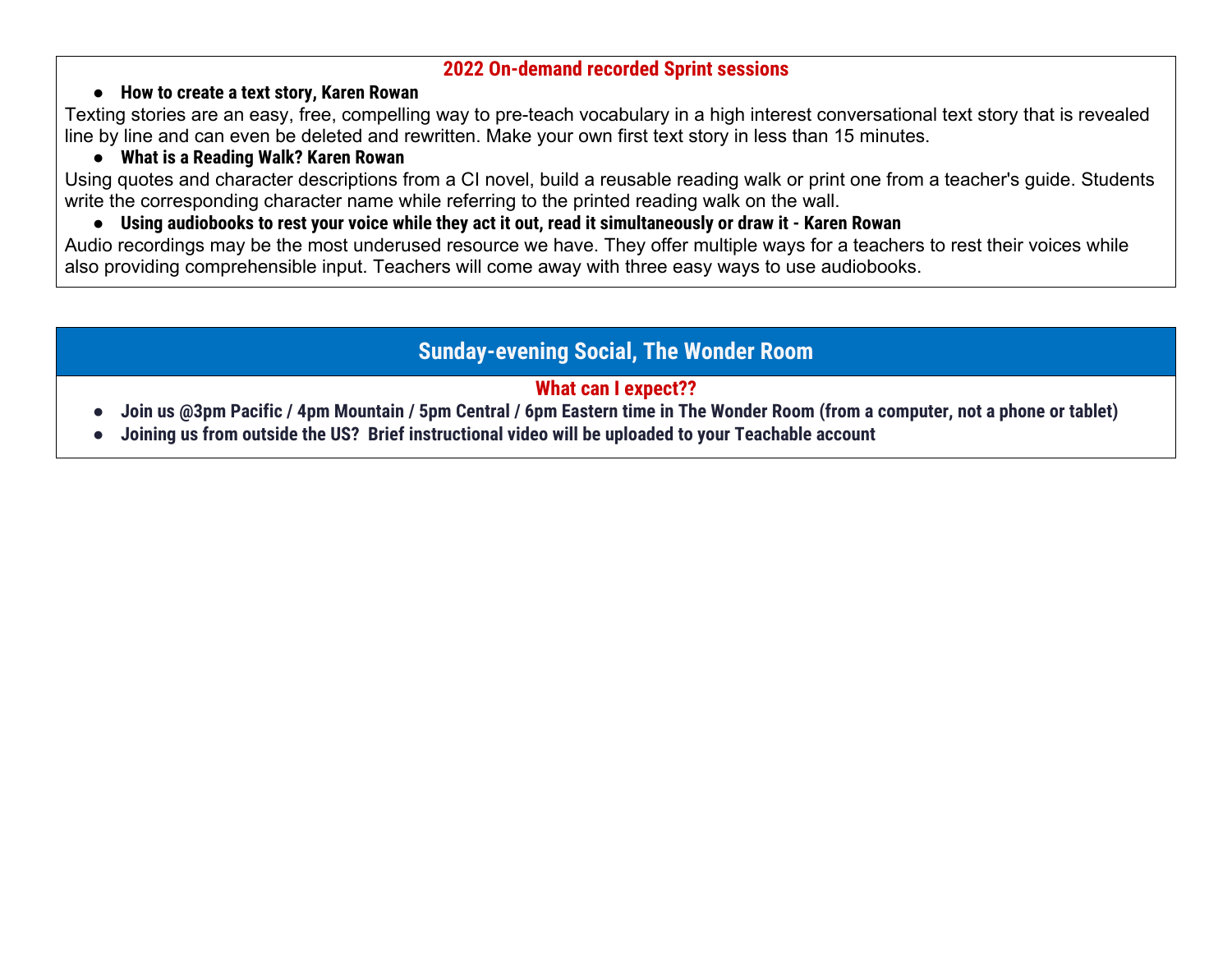#### Day 1: Monday, June 27th **8:00 - 8:45 The Wonder Room Presenter(s):** Karen Rowan, Adriana Ramirez and Dahiana Castro **Topic:** Conference Overview, Welcome, and Orientation, The Umbrella of CI – What is Comprehensible Input •Overview of the Comprehension-Based Communicative Language Teaching: TPR, TPR Storytelling, MovieAsk, Personalization, Picturetalk, and Diversity, Equity and Inclusion as Sheltered Subject Matter Teaching **9:00 - 10:00 Command Performance Presenter(s):** Shelley Thomas **Presentation:** Japanese Total Physical Response (TPR) demonstration In this workshop, Total Physical Response (TPR), as a powerful foundation of TPRS, will be felt by participants in a 1 hour demonstration of Japanese, ending with a quick assessment showing the level of acquisition of vocabulary, pop-up grammar and the skills of reading, writing, listening and speaking. **9:00 - 10:00 Fluency Fast Presenter(s):** Adriana Ramirez **Presentation:** MovieAsk basics with question-asking and readings **10:00 -10-30 Break 10:30 - 11:00 Command Performance / Presenter(s):** Dr. Karen Lichtman **Presentation:** Research Soundbites to Motivate Your Students Ten years of research on TPRS, distilled into slides you can actually share with your students to motivate them to trust comprehensionbased learning... or use to advocate for your curriculum with administrators and colleagues! **11:00-12:00 Command Performance Presenter(s): TBA Presentation:** Frontloading / Pre-teaching Vocabulary/TPRS / Circling basics - instructional, practice, beginners **\*50 minute Session 11:00 - 11:30 Fluency Fast Presenter(s):** Justin Slocum Bailey **Presentation:** A Picture for Anything: How to Use Any Picture for Classroom Conversations about Any Theme You know pictures are powerful, but they're even more versatile than you may realize. Join Justin to learn how to use any picture—even one that seems unrelated—as a lead-in to any theme or cultural topic, helping students think critically and creatively about themselves and others. **\*15-20 minute Sprint**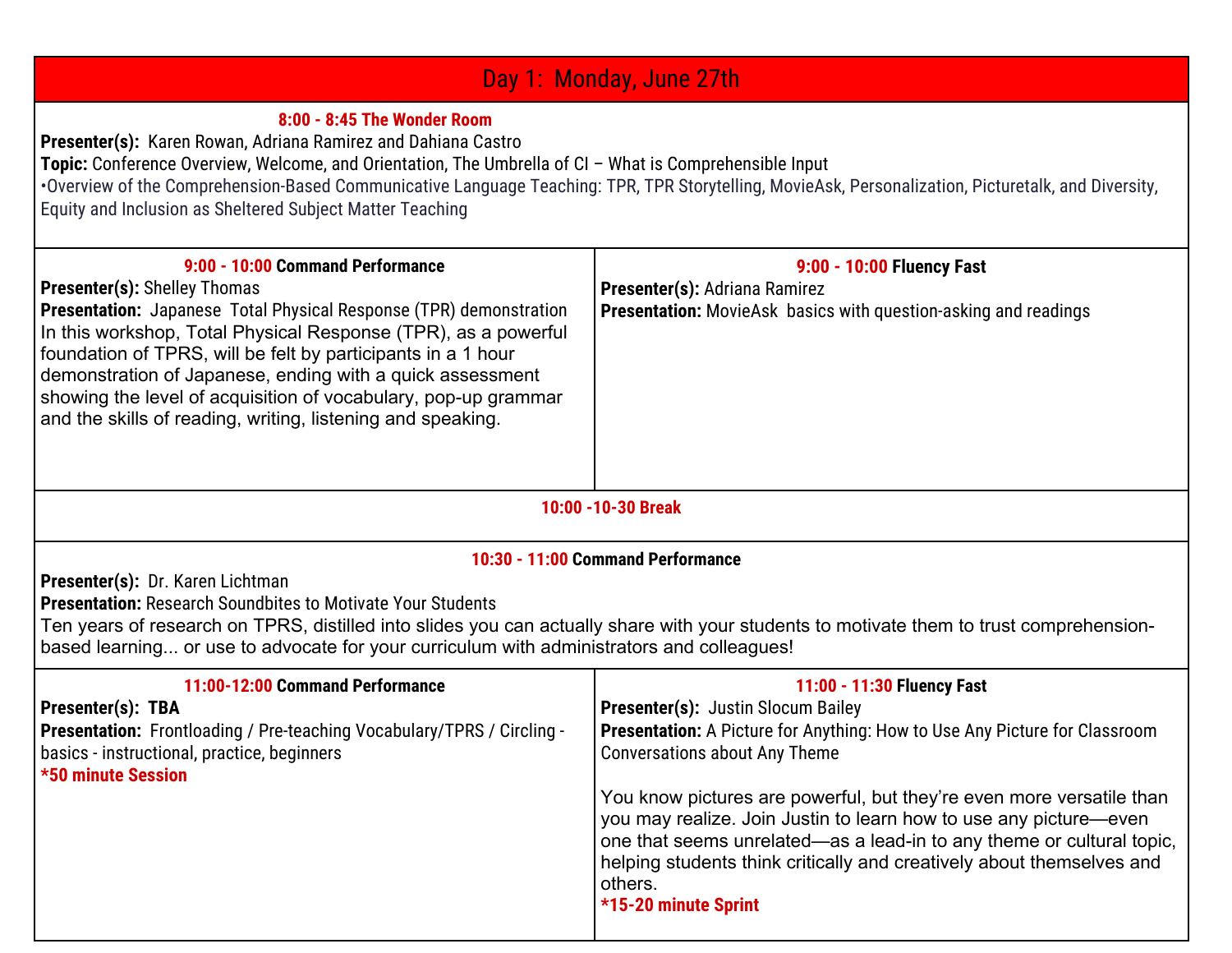|                                                                                                                                                                                                                                                                                                                                                                                                              | 11:30 - 12:00 Fluency Fast<br>Presenter(s): Ted Talk and Toastmasters speaker Carol Bausor<br>Presentation: Can Anyone Learn a Language?<br>Forget everything you thought you knew about learning a foreign<br>language. Acquiring a foreign language has to give you pleasure and<br>sure-fire progress.<br>*15-20 minute Sprint |  |
|--------------------------------------------------------------------------------------------------------------------------------------------------------------------------------------------------------------------------------------------------------------------------------------------------------------------------------------------------------------------------------------------------------------|-----------------------------------------------------------------------------------------------------------------------------------------------------------------------------------------------------------------------------------------------------------------------------------------------------------------------------------|--|
| 12-12:30 Break The Wonder Room Open                                                                                                                                                                                                                                                                                                                                                                          |                                                                                                                                                                                                                                                                                                                                   |  |
| 12:30 - 1:30 Command Performance<br>Presenter(s): Elicia Cárdenas<br><b>Presentation:</b> Everyone is Capable: Teaching so that all students can<br>acquire language                                                                                                                                                                                                                                         | 12:30 - 1:00 Fluency Fast<br><b>Presenter(s): CI Novel Authors</b><br><b>Presentation: Authors' Forum</b>                                                                                                                                                                                                                         |  |
| Nothing is more motivating than success. In this session, we will<br>look at instructional moves that build confidence and motivation<br>for students in the world language classroom, with a focus on<br>supporting students who often feel left behind in world language<br>classes. Teachers will leave with simple, easy to implement<br>strategies that can be used at all levels and in all languages. | 1:00 - 1:30 Fluency Fast<br>Presenter(s): TBA<br><b>Presentation:</b>                                                                                                                                                                                                                                                             |  |
| 1:00 The Wonder Room<br><b>Presenter(s):</b> Authors, Today's Presenters, Dr. Shelley Thomas, Dr. Karen Lichtman<br><b>Topic:</b> Q and A                                                                                                                                                                                                                                                                    |                                                                                                                                                                                                                                                                                                                                   |  |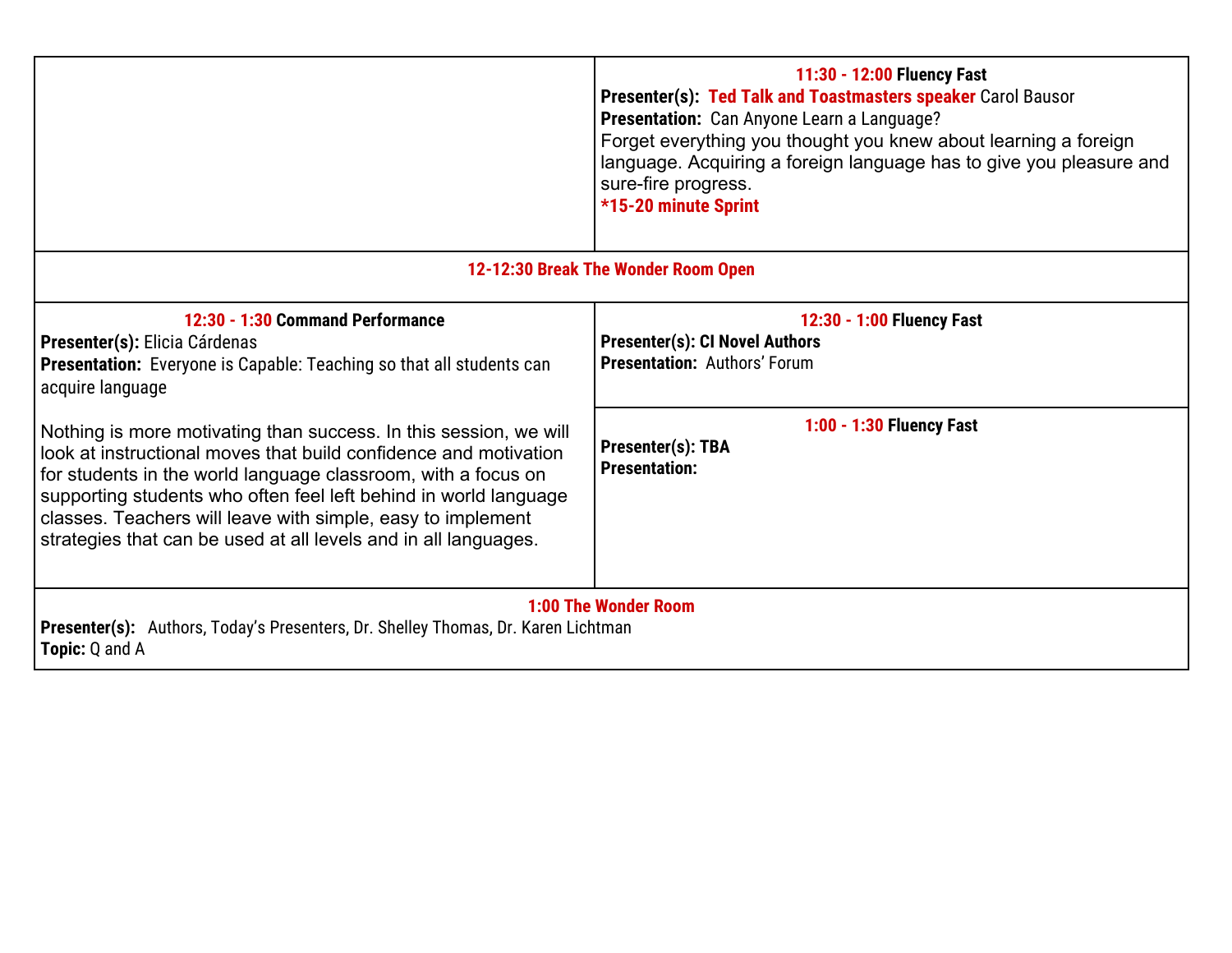|                                                                                                                                                                                                                                                                                                                                                                                                                                                                                                                                                                    | Day 2: Tuesday, June 28th                                                                                                                                                                                                                                                                                                                                                                                                                                                                                                                                                                                                                                                                                                  |
|--------------------------------------------------------------------------------------------------------------------------------------------------------------------------------------------------------------------------------------------------------------------------------------------------------------------------------------------------------------------------------------------------------------------------------------------------------------------------------------------------------------------------------------------------------------------|----------------------------------------------------------------------------------------------------------------------------------------------------------------------------------------------------------------------------------------------------------------------------------------------------------------------------------------------------------------------------------------------------------------------------------------------------------------------------------------------------------------------------------------------------------------------------------------------------------------------------------------------------------------------------------------------------------------------------|
| 8:00 - 9:00 Command Performance<br>Presenter(s): Dahiana Castro<br>Presentation: TPR StoryAsking: Personalizing Pre Scripted Stories<br>Co-create a basic story in French with collaboration from the<br>students and to use their contributions to hold their attention<br>and build a positive classroom culture.                                                                                                                                                                                                                                                | 8:00 - 8:30 Fluency Fast<br>Presenter(s): Bertha Delgadillo<br><b>Presentation:</b> Making Magic with Songs as Authentic Resources in the CI<br>Classroom<br>Songs are powerful authentic resources in our CI classroom! Find a song<br>and transform it to an engaging acquisition experience for your students.<br>Discover new ways to connect your learners to the target culture through<br>leading students to discover new artists, making lyrics comprehensible,<br>and providing interactive acquisition driven activities.<br>Participants will examine three engaging strategies to facilitate a<br>meaningful connection with music in the target language from the target<br>culture.<br>*15-20 minute Sprint |
| 9:00 - 10:00 Command Performance<br>Presenter(s): Claudia Elliott<br><b>Presentation: How To Plan For A CI Driven Classroom</b><br>You love to create lesson plans that provide<br>comprehensible-input to your students and support their<br>proficiency journey but you don't want to spend countless<br>hours doing that. In this session, I will share with you how to<br>craft an impactful lesson plans that provide a ton of CI to<br>your learners while cultivating cultural competence.<br>*SCOLT Teacher of the Year*<br>www.GrowingwithProficiency.com | 8:30 - 9:20 Fluency Fast<br>Presenter(s): Haiyun Lu<br><b>Presentation:</b> 10 Wrong Things You Can Say to An Asian American<br>As the media portrays Asian American Pacific Islanders (AAPI) with<br>stereotypes and biases, it is inevitable that audiences have all been<br>plagued by prejudice, bigotry, and racism. Confronting these takes<br>conscious effort, tremendous courage, and enormous determination.<br>However, it can also be as simple as educating oneself about<br>microaggressions and changing habitual thoughts and behaviors. Here are<br>10 things one can easily learn about what not to say to AAPI people and<br>students.<br><b>*50 minute Session</b>                                     |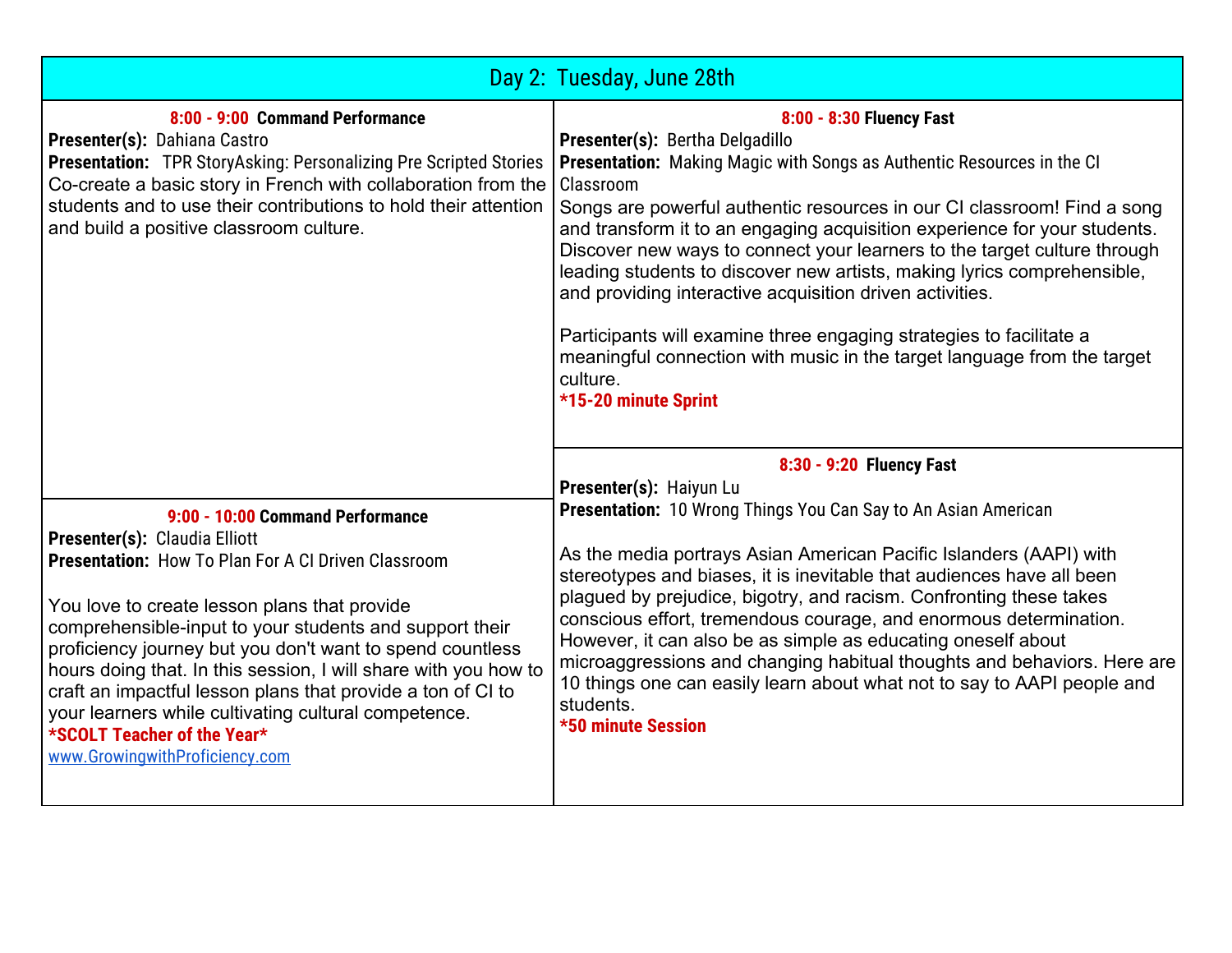|                                                                                                                                                                                                                                                                                                                 | 9:30-10:00 Fluency Fast<br><b>Presenter(s): Rachel Lucas</b><br><b>Presentation:</b> Must-Have Tech Tools for Teaching with CI<br>https://worldlanguageteacheracademy.teachable.com/<br>This session will cover the latest tech tools for teaching using CI<br>strategies.<br><b>*30 minute session</b>                                                          |  |  |
|-----------------------------------------------------------------------------------------------------------------------------------------------------------------------------------------------------------------------------------------------------------------------------------------------------------------|------------------------------------------------------------------------------------------------------------------------------------------------------------------------------------------------------------------------------------------------------------------------------------------------------------------------------------------------------------------|--|--|
| 10:00 - 11:00 The Wonder Room<br>Presenter(s): Authors, Today's Presenters, Rachel Lucas<br><b>Topic: Q and A</b>                                                                                                                                                                                               |                                                                                                                                                                                                                                                                                                                                                                  |  |  |
| 11:00 - 12:00 Command Performance<br>Host: Adriana Ramirez with Panel of Haiyun Lu, Claudia Elliott, Ben Fisher, Benjamin Tinsley, Dahiana Castro,<br>Topic: Panel Discussion, The door to interculturality                                                                                                     |                                                                                                                                                                                                                                                                                                                                                                  |  |  |
| 12:00 - 12:30 Break The Wonder Room                                                                                                                                                                                                                                                                             |                                                                                                                                                                                                                                                                                                                                                                  |  |  |
| 12:30-1:30 Command Performance<br><b>Presenter(s): Scott Benedict</b><br><b>Presentation: Sweet 16 Verbs</b><br>www.immediateimmersion.com<br>Learn what the Sweet 16 Verbs are and how to use them to<br>generate questions and maximize comprehensible input to<br>build functional fluency in your students. | 12:30-1:00 Fluency Fast<br>Presenter(s): Dahiana Castro<br>Presentation: Afro-Latin Americans and the Harlem Renaissance<br>Compelling Culture: How to make most culture topics understandable to<br>novice learners by simplifying the language.<br>*15-20 minute Sprint                                                                                        |  |  |
|                                                                                                                                                                                                                                                                                                                 | 1:00-1:30 Fluency Fast<br>Presenter(s): Dr. Macheo Payne<br>Presentation: OFS WE Manifest! Replicating How Oakland Freedom Schools Raised<br><b>Reading Levels</b><br>Oakland Freedom Schools program and why students gain literacy so fast.<br><b>*30 minute Session</b><br>Dr. Payne will stay in this Zoom room for discussion / questions after his session |  |  |
| <b>The Wonder Room open</b>                                                                                                                                                                                                                                                                                     |                                                                                                                                                                                                                                                                                                                                                                  |  |  |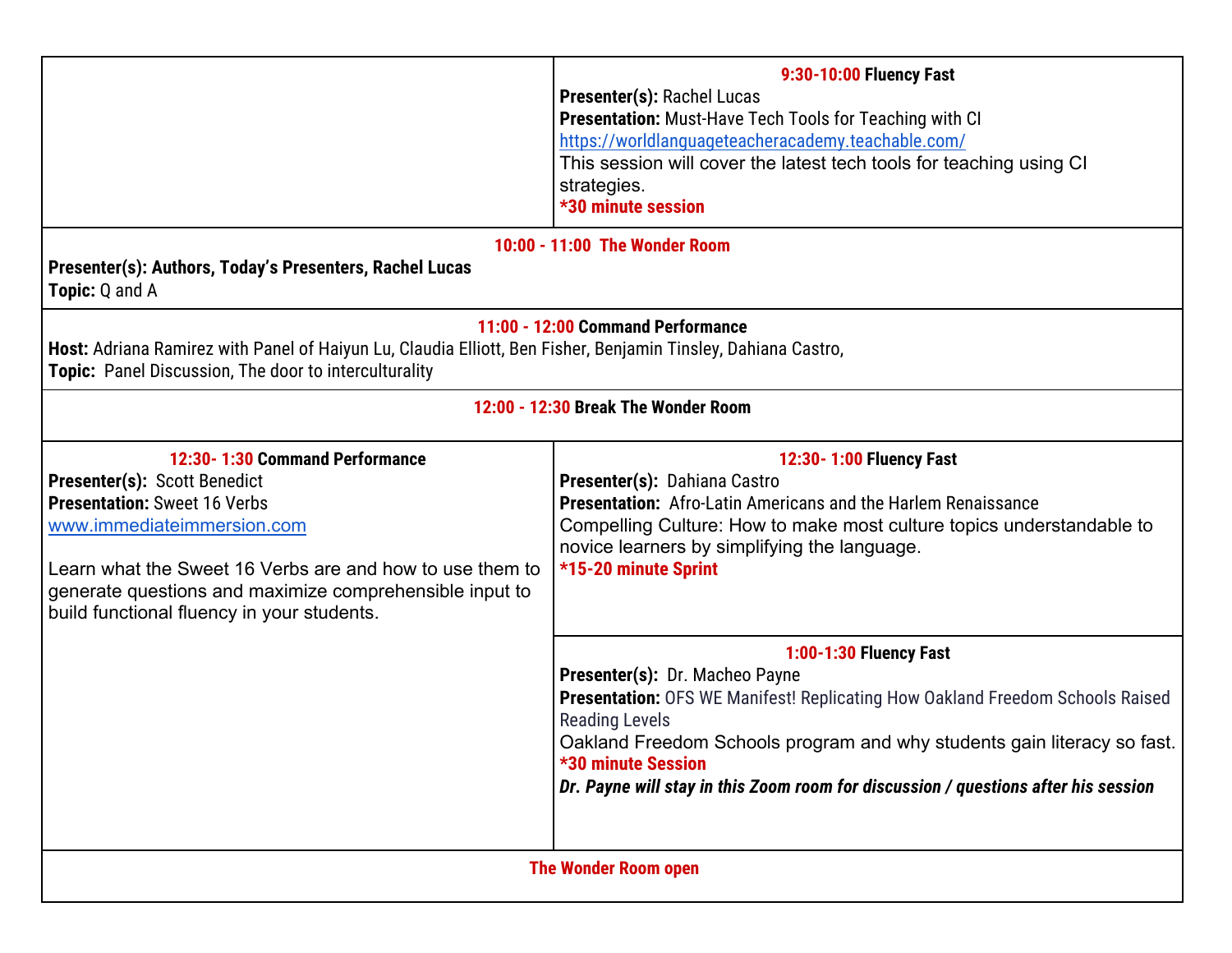| Day 3: Wednesday, June 29th                                                                                                                                                                                                                                                                                                                                                                                                                                                                                                             |                                                                                                                                                                                                                                                                                                                                                                                                                                                                                                                                                                                                                                                                                                                                                                                                                                                       |  |
|-----------------------------------------------------------------------------------------------------------------------------------------------------------------------------------------------------------------------------------------------------------------------------------------------------------------------------------------------------------------------------------------------------------------------------------------------------------------------------------------------------------------------------------------|-------------------------------------------------------------------------------------------------------------------------------------------------------------------------------------------------------------------------------------------------------------------------------------------------------------------------------------------------------------------------------------------------------------------------------------------------------------------------------------------------------------------------------------------------------------------------------------------------------------------------------------------------------------------------------------------------------------------------------------------------------------------------------------------------------------------------------------------------------|--|
| 8:00 - 8:30 Command Performance<br>Presenter(s): John Sifert<br><b>Presentation:</b> Making a Song Last a Week<br>This presentation will show how to use activities to make a single<br>song last for an entire week of input. Since it is only a 15 minute<br>session, it will not discuss the justification of why songs are an<br>important addition to CI instruction, but will get straight to how to<br>add songs into your curriculum. Presentation will be in English<br>with examples in Spanish, but useful for any language. | 8:00 - 8:30 Fluency Fast<br><b>Presenter(s):</b> Justin Slocum Bailey $\oslash$<br>Presentation: A Picture for Everyone: How to Use Any Picture for CI at All<br>Levels DEMO<br>Planning for several levels of classes can be overwhelming. In this<br>session, you'll learn how to reduce your planning time and stress by<br>using the same picture to launch lessons in multiple levels-no<br>matter what curriculum you use—with carefully designed variations<br>on conversation starters that use whatever language each class<br>needs most.                                                                                                                                                                                                                                                                                                   |  |
| 8:30 - 9:30 Command Performance<br><b>Presenter(s):</b> Ben Tinsley $\boxed{\smile}$<br>Presentation: Centering Black and Brown People and Voices with<br>Comprehensible & Compelling Input<br>Attendees will take away concrete practices to foster student<br>intercultural proficiency using CI methods. Teachers will be able<br>to center the voices of the African diaspora, as well as indigenous<br>peoples and other historically marginalized identities in ways that<br>are accessible at any level.                         | 8:30 - 9:00 Fluency Fast<br><b>Presenter(s):</b> Justin Slocum Bailey $\heartsuit$<br>Presentation: Double Polls-My Absolute Favorite Way to Guide<br><b>Conversations with Any Level of Learners</b><br>Maybe you already poll your students on their preferences as a way<br>to get conversation going. But do you Double Poll them? Come learn<br>this tweak of class surveys that can make any topic more interesting<br>and lead to many more—and more compelling—conversations.<br>9:00 - 9:30 Fluency Fast<br>Presenter(s): Ben Fisher<br>Presentation: LGBTQ+ Life in Your Stories, Units, Curriculum<br>You want to be more inclusive in your curriculum, so that students of all<br>genders and sexualities see themselves and grow in their empathy for others.<br>Great! But maybe you're getting stuck on the "how?". Let's talk ways to |  |
|                                                                                                                                                                                                                                                                                                                                                                                                                                                                                                                                         | include more LGBTQ+ life into your stories, units, and curricula in<br>manageable, actionable steps.<br>9:30 - 10:00 Break The Wonder Room Open                                                                                                                                                                                                                                                                                                                                                                                                                                                                                                                                                                                                                                                                                                       |  |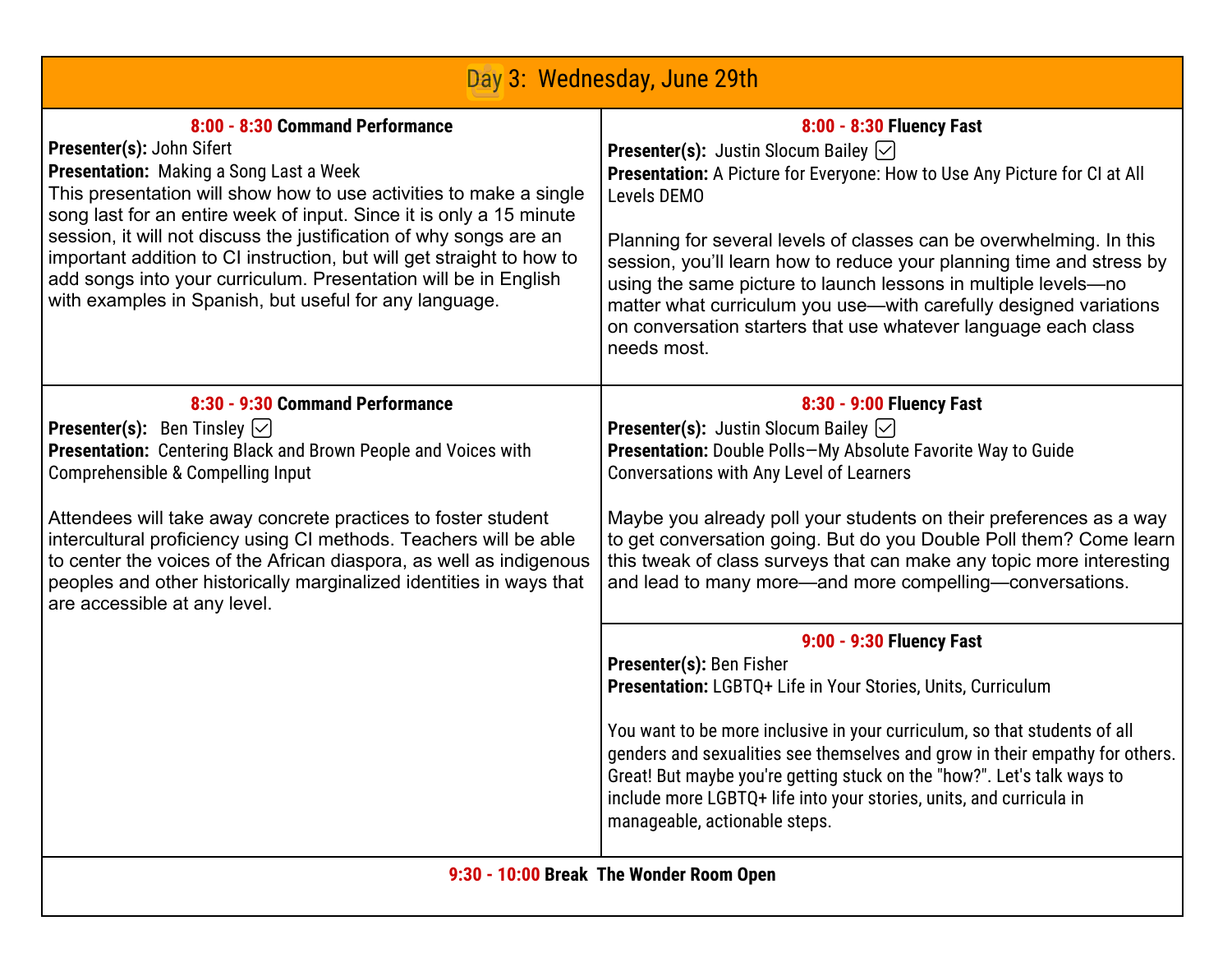#### **10:00 - 11:00 Command Performance**

**Host:** Dr. Liam Printer and The Motivated Classroom Podcast Live with Jason Fritze and Alina Filipescu **Presentation:** *How to Stay in the Target Language While Keeping It Both Comprehensible and Compelling*

Dr. Liam Printer hosts a livestream episode of the internationally renowned 'Motivated Classroom' podcast with guests Jason Fritze and Alina Filipescu. The discussion will focus on how we can use and stay in the target language in our classrooms, whilst ensuring the inputs are both comprehensible and compelling. Jason, Alina and Liam will discuss the research around this area as well as how they stay in the target language in their own classrooms. In addition, Liam will take your questions live on air through the CIReboot facebook page and present them to Jason and Alina! This is one not to be missed!

| 11:00 - 11:30 Break The Wonder Room Open                                                                                                                                                                                                                                                                                                                                                                                                                                                                                                                              |                                                                                                                                                                                                                                                                                                                                                                                                                                                                                                                                             |  |
|-----------------------------------------------------------------------------------------------------------------------------------------------------------------------------------------------------------------------------------------------------------------------------------------------------------------------------------------------------------------------------------------------------------------------------------------------------------------------------------------------------------------------------------------------------------------------|---------------------------------------------------------------------------------------------------------------------------------------------------------------------------------------------------------------------------------------------------------------------------------------------------------------------------------------------------------------------------------------------------------------------------------------------------------------------------------------------------------------------------------------------|--|
| 11:30-12:30 Command Performance                                                                                                                                                                                                                                                                                                                                                                                                                                                                                                                                       | 11:30-12:00 Fluency Fast                                                                                                                                                                                                                                                                                                                                                                                                                                                                                                                    |  |
| <b>Presenter(s):</b> Adriana Ramírez $\vee$<br><b>Presentation:</b> Decolonizing our Language Classrooms - First Steps in the<br><b>Process</b>                                                                                                                                                                                                                                                                                                                                                                                                                       | <b>Presenter(s):</b> Dahiana Castro $\boxed{\smile}$<br><b>Presentation: Using Current Events As Story Starters</b><br>Alpacas escaped from the zoo? Snake found in the sofa? Using<br>unusual current events and images as compelling story starters.                                                                                                                                                                                                                                                                                      |  |
| Education is a political act. We are either in favour of the status quo or<br>against it. What are we doing as world language educators to disrupt<br>those practices that perpetuate inequalities? How can we make our<br>language classes more inclusive while respecting interculturality?<br>In this workshop we will talk about what decolonizing means and how this<br>could look like in our language classes. We will talk about history,<br>colonization, today's ways of colonization, and ways to start a<br>decolonizing process in our language classes. | 12:00-12:30 Fluency Fast<br>Presenter(s): Dahiana Castro<br><b>Presentation:</b> Backward Planning Song Lyrics<br>Music is a great to acquire vocabulary and to expose students to<br>culture. In this session in this session, we will teach you how to use<br>authentic song lyrics as text. We will teach the steps of selecting and<br>planning the vocabulary, how to create a story using the vocabulary<br>from the lyrics, how read the lyrics and listen to the song in many<br>ways and other activities.<br>*15-20-minute Sprint |  |